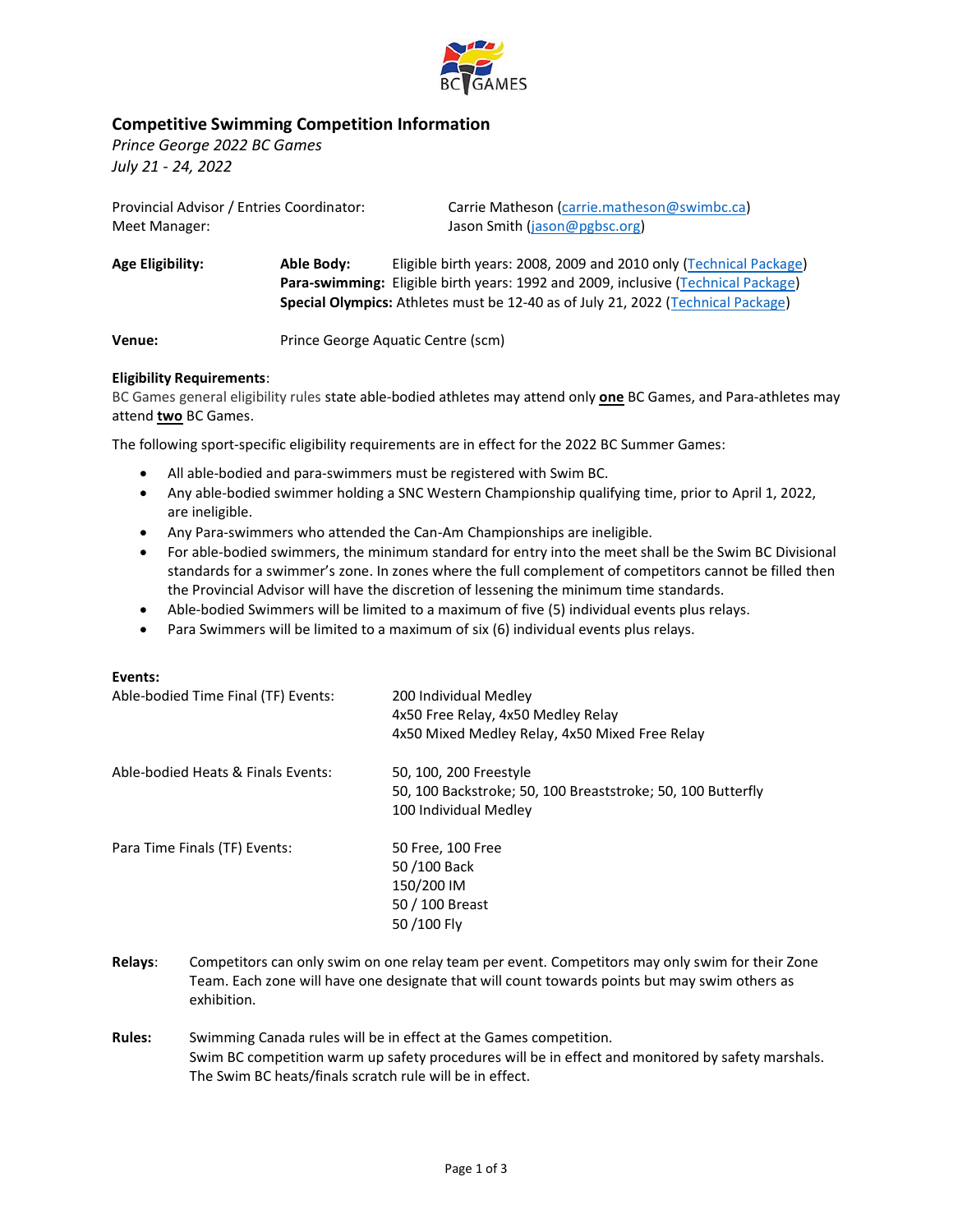

**Medals:** Minus-One Rule implemented for all sports - when there are four or more competitors or teams, bronze, silver, and gold medals will be awarded; when there are three competitors or teams, silver and gold medals will be awarded and when there are two competitors or teams only a gold medal will be awarded.

> Notwithstanding the "Minus-One rule", Bronze, Silver and Gold medals will be presented in the following events:

| Able-Bodied:<br>(M & F)          | 50 Freestyle, 100 Freestyle, 200 Freestyle<br>50, 100 Backstroke; 50, 100 Breaststroke; 50, 100 Breaststroke; 50, 100 Butterfly,<br>100, 200 IM<br>4x50 Medley Relay, 4x50 Free Relay<br>4x50 Mixed Medley Relay, 4x50 Mixed Free Relay |
|----------------------------------|-----------------------------------------------------------------------------------------------------------------------------------------------------------------------------------------------------------------------------------------|
| Para-Swimming:<br>(Mixed gender) | 50 Free, 100 Free<br>50/100 Back, 50/100 Breast, 50/100 Fly<br>150/200 IM                                                                                                                                                               |

**Zone Team Compositions:**

| Able-Bodied Swimmers     | Zones $2 - 6$ are permitted 20 athletes per zone - 10 male & 10 female<br>Zones 1, 7 & 8 are permitted 10 athletes per zone $-5$ male & 5 female<br>Wildcards: 30 wildcards are permitted for the sport<br>Maximum Athletes: A total of 160 athletes are permitted for the able-bodied portion. |
|--------------------------|-------------------------------------------------------------------------------------------------------------------------------------------------------------------------------------------------------------------------------------------------------------------------------------------------|
| Para-Swimming            | 8 athletes total (regardless of zone)                                                                                                                                                                                                                                                           |
| <b>Special Olympics</b>  | 24 athletes total (regardless of zone)                                                                                                                                                                                                                                                          |
| <b>Coaches/Managers:</b> | 1 Head Coach and 1 Assistant Coach/manager per zone (one of each gender).                                                                                                                                                                                                                       |

| Para Coaches/Managers: | 1 Head Coach and 3 Assistant Coaches for the sport. Where the Zone team        |
|------------------------|--------------------------------------------------------------------------------|
|                        | includes both male and female athletes, the Head Coach and one Assistant Coach |
|                        | must be of the opposite gender, otherwise at least one must be the same gender |
|                        | as the athletes. One Head Coach is required for the sport.                     |
|                        |                                                                                |

**Coaching Standards:** All Head Coaches must be "NCCP Fundamentals Coach Certified". Assistant coaches must be "NCCP Fundamentals Coach trained" and have completed the Make Ethical Decisions online evaluation. Adult supervisors are required to have completed CAC's Safe Sport Training.

Please note that the role of coaches and managers at the BC Games includes traveling to and from the Host Community with your team/zone and residing with your team/zone in BC Games accommodation in a supervisory capacity.

#### **Registration Deadlines**

• Zone reps must upload team lists (*including alternates for wildcard selections*) to the BC Summer Games website no later than **4:00pm June 12, 2022**

### **Entry Deadline**

• Clubs must submit a Hy-tek compatible entry file to th[e Swimming Canada meet registration system](https://registration.swimming.ca/MeetInfo.aspx?meetid=15771) [no](https://registration.swimming.ca/MeetInfo.aspx?meetid=15771) later than **[July 5, 2022.](https://registration.swimming.ca/MeetInfo.aspx?meetid=15771)** Updates to entry times may be submitted no later than July 18, 2022 (after Summer Provincials)